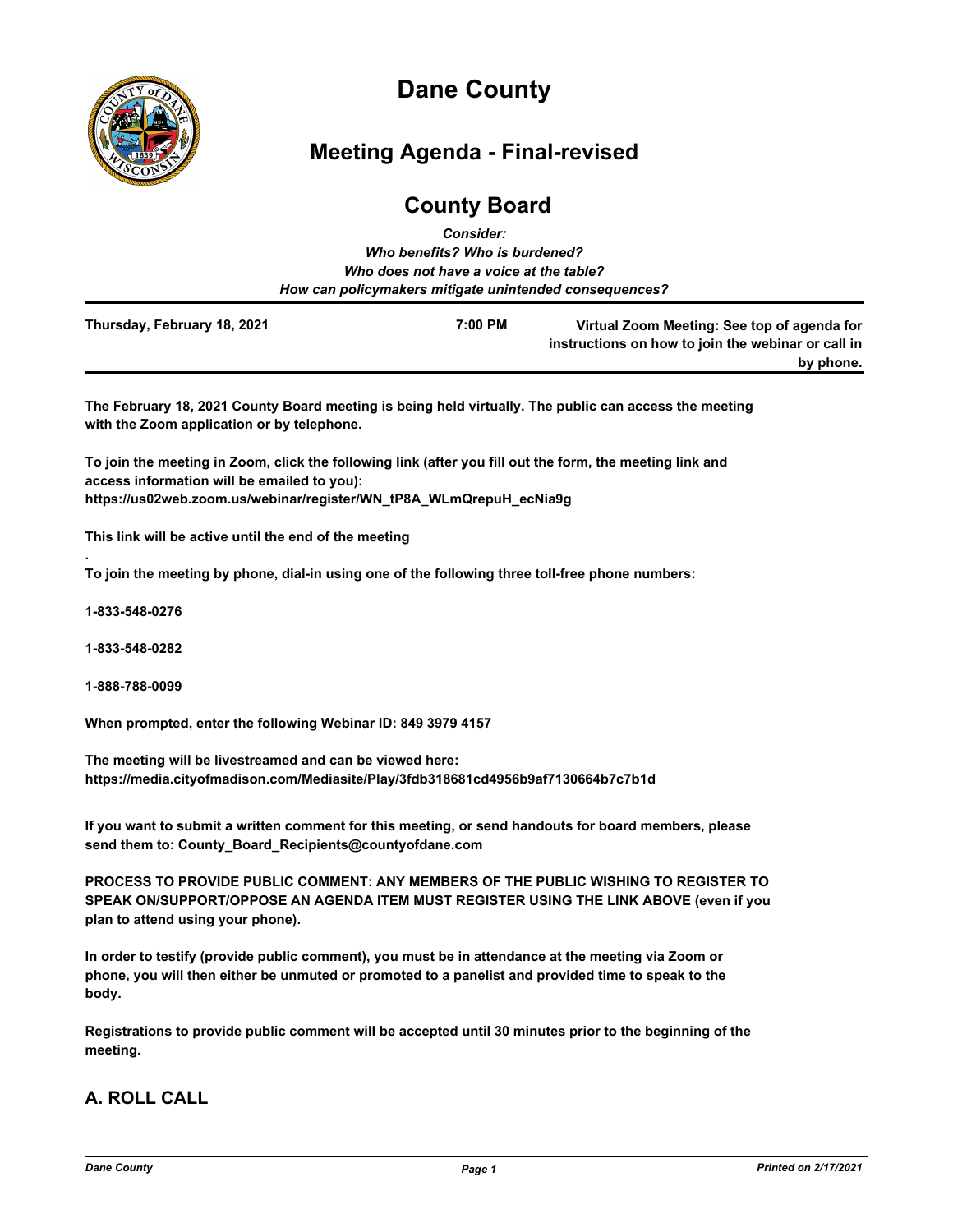- 1. Prayer/Inspirational Message Supervisor Peterson (Supervisor Ratcliff next)
- 2. Pledge of Allegiance Supervisor Peterson

# **B. SPECIAL MATTERS AND ANNOUNCEMENTS**

**1.** [2020 RES-380](http://dane.legistar.com/gateway.aspx?m=l&id=/matter.aspx?key=19404) HONORING FORMER DANE COUNTY BOARD SUPERVISOR RICHARD W. LINSTER JR.

*Sponsors:* EICHER

*Attachments:* [2020 RES-380](http://dane.legistar.com/gateway.aspx?M=F&ID=4717a6ec-959d-4203-a2fe-2713d56dd394.pdf)

**2.** [2020 RES-381](http://dane.legistar.com/gateway.aspx?m=l&id=/matter.aspx?key=19405) RECOGNIZING THE CONTRIBUTIONS OF DAN REMICK TO DANE COUNTY

*Sponsors:* EICHER

*Attachments:* [2020 RES-381](http://dane.legistar.com/gateway.aspx?M=F&ID=668e74e7-a804-4d8c-b753-55ba1721084b.pdf)

Dane County Housing Strategy: Taking the Next Steps

*Presented by: Oliva Parry, Dane County Planning and Development Department*

Announcements

# **PUBLIC HEARINGS**

# **C. APPROVAL OF PAYMENTS**

**1.** [2020 PAY-022](http://dane.legistar.com/gateway.aspx?m=l&id=/matter.aspx?key=19403) BILLS OVER \$10,000 REFERRED TO THE COUNTY BOARD

[2020 PAY-022](http://dane.legistar.com/gateway.aspx?M=F&ID=4d75bbbb-9ee3-419b-a0d4-e17847855850.pdf) *Attachments:* [2020 PAY-022 Updated](http://dane.legistar.com/gateway.aspx?M=F&ID=c4587491-aaa1-4abe-a2fc-36a05add2e64.pdf)

# **D. CLAIMS RECOMMENDED FOR DENIAL**

**1.** [2020 CL-030](http://dane.legistar.com/gateway.aspx?m=l&id=/matter.aspx?key=19356) CLAIM OF DARREYLL THOMAS

*Attachments:* [2020 CL-030 Thomas](http://dane.legistar.com/gateway.aspx?M=F&ID=465a5ad1-893c-47ab-908a-96c01cf78258.pdf)

*Legislative History*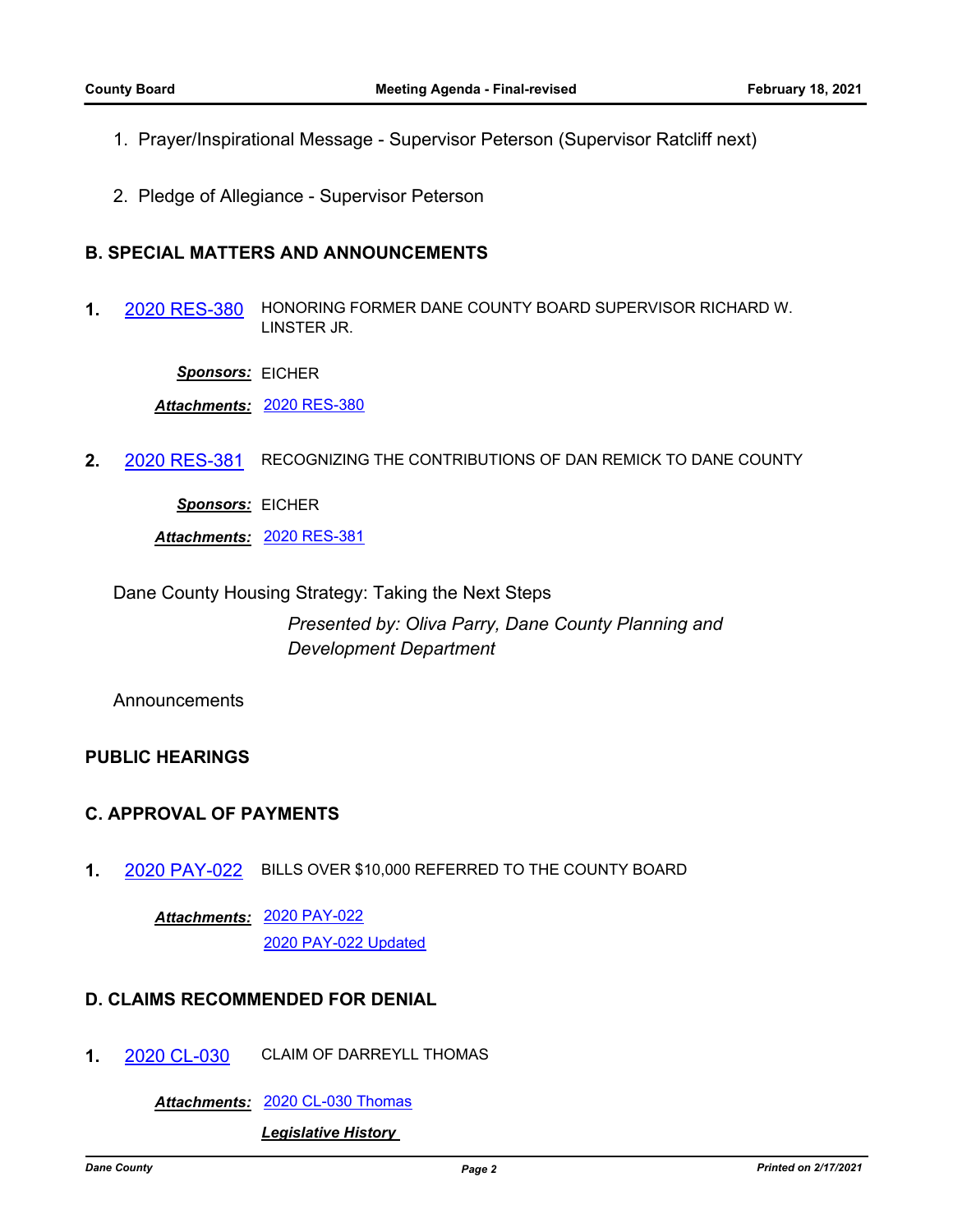2/9/21 Public Protection & Judiciary Committee recommended for denial

A motion was made by KRAUSE, seconded by SCHWELLENBACH, that the Claim be recommended for denial. The motion carried by the following vote: 6-0 Passed

**2.** [2020 CL-031](http://dane.legistar.com/gateway.aspx?m=l&id=/matter.aspx?key=19358) CLAIM OF FRONTIER COMMUNICATIONS

## *Attachments:* [2020 CL-031 Frontier Communications](http://dane.legistar.com/gateway.aspx?M=F&ID=4559c7bc-4a15-47de-bc8a-7b59c4a17f2d.pdf)

# *Legislative History*

2/9/21 Public Protection & Judiciary Committee recommended for denial

A motion was made by KRAUSE, seconded by SCHWELLENBACH, that the Claim be recommended for denial. The motion carried by the following vote: 6-0 Passed

**3.** [2020 CL-032](http://dane.legistar.com/gateway.aspx?m=l&id=/matter.aspx?key=19359) CLAIM OF REBECCA MELDMAN & AMICA MUTUAL INSURANCE COMPANY

*Attachments:* [2020 CL-032 Meldman](http://dane.legistar.com/gateway.aspx?M=F&ID=7ddfa6b4-a3e3-4ad5-903c-8362159a7b48.pdf)

## *Legislative History*

2/9/21 Public Protection & Judiciary Committee recommended for denial A motion was made by KRAUSE, seconded by SCHWELLENBACH, that the Claim be recommended for denial. The motion carried by the following vote: 6-0 Passed

**4.** [2020 CL-033](http://dane.legistar.com/gateway.aspx?m=l&id=/matter.aspx?key=19360) CLAIM OF RAYMOND SELJE

*Attachments:* [2020 CL-033 Selje](http://dane.legistar.com/gateway.aspx?M=F&ID=be3e9fa4-7858-42fe-a323-c3b57bd4c901.pdf)

#### *Legislative History*

2/9/21 Public Protection & Judiciary Committee recommended for denial

A motion was made by KRAUSE, seconded by SCHWELLENBACH, that the Claim be recommended for denial. The motion carried by the following vote: 6-0 Passed

**5.** [2020 CL-034](http://dane.legistar.com/gateway.aspx?m=l&id=/matter.aspx?key=19361) CLAIM OF DAIRY CALF AND HEIFER ASSOCIATION

*Attachments:* [2020 CL-034 Dairy Calf and Heifer Association](http://dane.legistar.com/gateway.aspx?M=F&ID=d79dfd94-ff29-4b7f-8c09-ce6c4b8b29ec.pdf)

*Legislative History*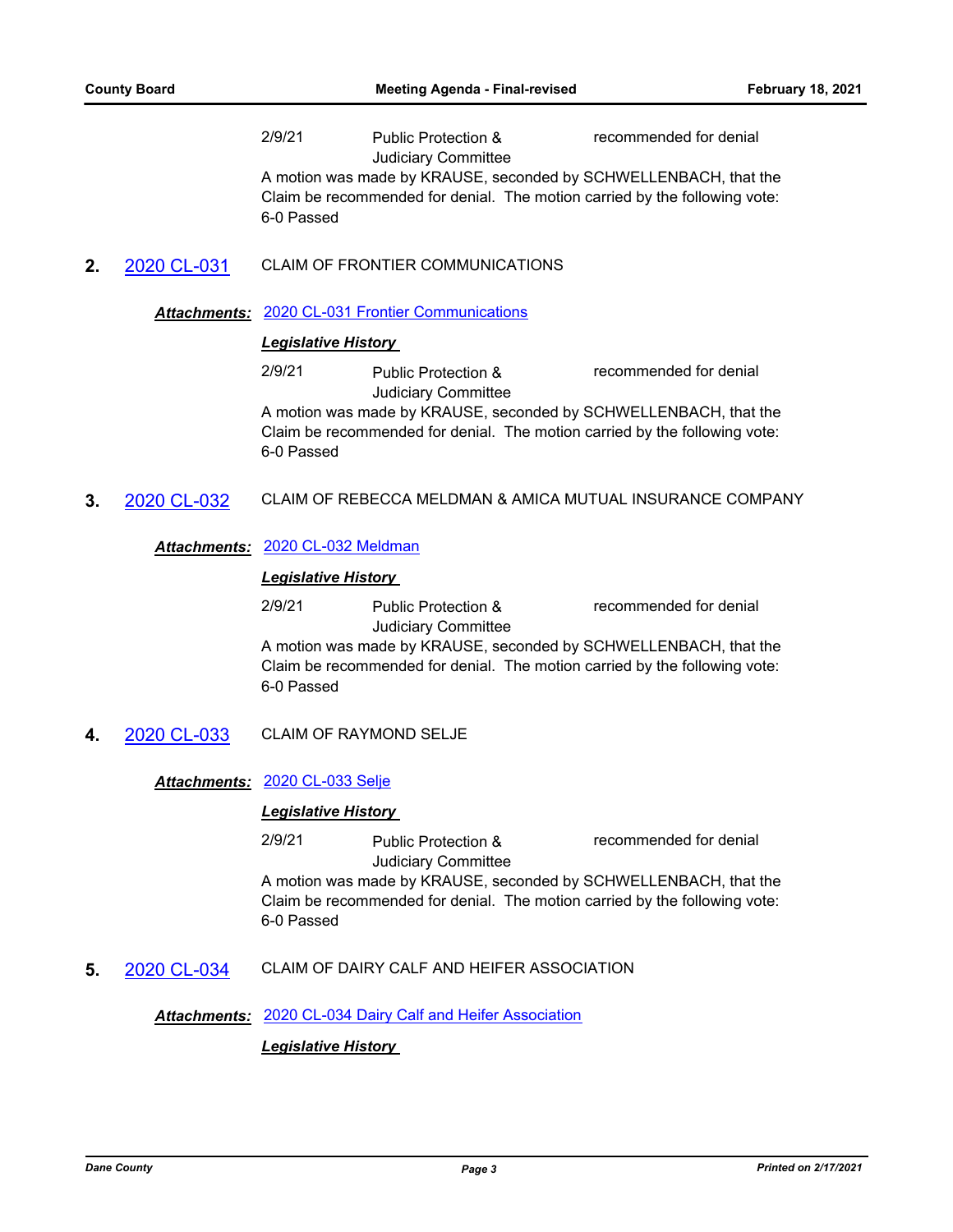2/9/21 Public Protection & Judiciary Committee recommended for denial

A motion was made by KRAUSE, seconded by SCHWELLENBACH, that the Claim be recommended for denial. The motion carried by the following vote: 6-0 Passed

**6.** [2020 CL-035](http://dane.legistar.com/gateway.aspx?m=l&id=/matter.aspx?key=19363) CLAIM OF BRIAN DENNIS

## *Attachments:* [2020 CL-035 Dennis](http://dane.legistar.com/gateway.aspx?M=F&ID=80aeb750-f213-416f-9dcc-e471ac454dbe.pdf)

# *Legislative History*

2/9/21 Public Protection & Judiciary Committee recommended for denial

A motion was made by KRAUSE, seconded by SCHWELLENBACH, that the Claim be recommended for denial. The motion carried by the following vote: 6-0 Passed

**7.** [2020 CL-036](http://dane.legistar.com/gateway.aspx?m=l&id=/matter.aspx?key=19382) CLAIM OF WILLIE BROWN & WEST BEND MUTUAL INSURANCE CO.

*Attachments:* [2020 CL-036 Brown & West Bend Mutual Insurance Co.](http://dane.legistar.com/gateway.aspx?M=F&ID=d7cfaf89-24d1-44f1-b3f8-ec958544bfe2.pdf)

## *Legislative History*

2/9/21 Public Protection & Judiciary Committee recommended for denial A motion was made by KRAUSE, seconded by SCHWELLENBACH, that the

Claim be recommended for denial. The motion carried by the following vote: 6-0 Passed

**8.** [2020 CL-037](http://dane.legistar.com/gateway.aspx?m=l&id=/matter.aspx?key=19383) CLAIM OF PAN-O-GOLD BAKING CO.

*Attachments:* [2020 CL-037 Pan-O-Gold Baking Co](http://dane.legistar.com/gateway.aspx?M=F&ID=108e1300-836a-4a89-9cab-dc3193507eae.pdf)

#### *Legislative History*

2/9/21 Public Protection & Judiciary Committee recommended for denial

A motion was made by KRAUSE, seconded by SCHWELLENBACH, that the Claim be recommended for denial. The motion carried by the following vote: 6-0 Passed

# **E. APPROVAL OF COUNTY BOARD MINUTES**

**1.** [2020 MIN-447](http://dane.legistar.com/gateway.aspx?m=l&id=/matter.aspx?key=19402) MINUTES OF THE FEBRUARY 4, 2021 COUNTY BOARD MEETING

### [2020 MIN-447](http://dane.legistar.com/gateway.aspx?M=F&ID=2d5763ce-f3bf-4cc3-befd-0cad60a37d1f.pdf) *Attachments:*

[2.4.21 Board Registrations](http://dane.legistar.com/gateway.aspx?M=F&ID=15b99966-2733-455a-9473-0da27ce2e563.pdf)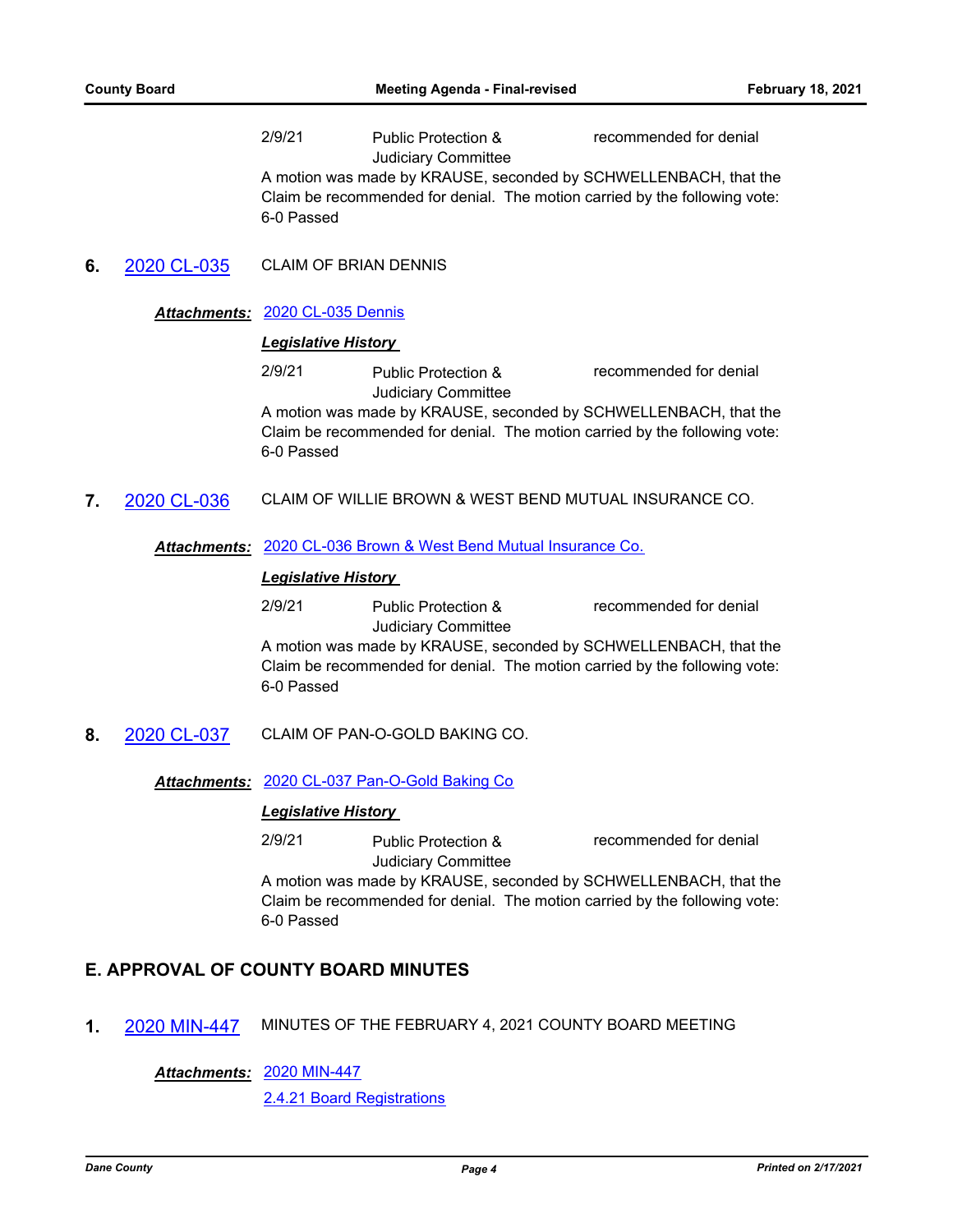# **F. CONSENT CALENDAR**

**1.** [2020 OA-065](http://dane.legistar.com/gateway.aspx?m=l&id=/matter.aspx?key=19343) AMENDING CHAPTER 69 OF THE DANE COUNTY CODE OF ORDINANCES, ADJUSTING SPEED LIMITS ON COUNTY HIGHWAYS

#### *Sponsors:* RIPP

### *Attachments:* [2020 OA-065](http://dane.legistar.com/gateway.aspx?M=F&ID=05923f77-eaba-4b11-b0fb-8b69378ad572.pdf)

## *Legislative History*

| 2/5/21 | County Board | referred to the Public Works &                                              |
|--------|--------------|-----------------------------------------------------------------------------|
|        |              | <b>Transportation Committee</b>                                             |
|        |              | This resolution was referred to the Public Works & Transportation Committee |

2/9/21 Public Works & Transportation Committee recommended for approval A motion was made by DeGARMO, seconded by RIPP, that the Ordinance be recommended for approval. The motion carried by a voice vote (5-0; YGP: 1-0).

Pamela Dunphy spoke on this agenda item. Passed

**2.** [2020 RES-323](http://dane.legistar.com/gateway.aspx?m=l&id=/matter.aspx?key=19085) EXTENDING THE AIRPORT DIRECTOR'S AUTHORITY REGARDING PANDEMIC RELATED GRANTS AND SHORT-TERM CONTRACT ADJUSTMENTS TO SUPPORT AIRPORT TENANTS, OPERATORS AND CONCESSIONAIRES IN MAINTAINING OPERATIONS AT THE DANE COUNTY REGIONAL AIRPORT

#### *Sponsors:* McCARVILLE, RIPP, EICHER, VELDRAN and PETERS

## *Attachments:* [2020 RES-323](http://dane.legistar.com/gateway.aspx?M=F&ID=b6afd441-f26b-4959-ae5d-c3b4873665dc.pdf)

#### *Legislative History*

1/8/21 County Board referred to the Airport Commission This resolution was referred to the Airport Commission

1/8/21 County Board referred to the Public Works & Transportation Committee This resolution was referred to the Public Works & Transportation Committee

1/8/21 County Board referred to the Personnel & Finance Committee This resolution was referred to the Personnel & Finance Committee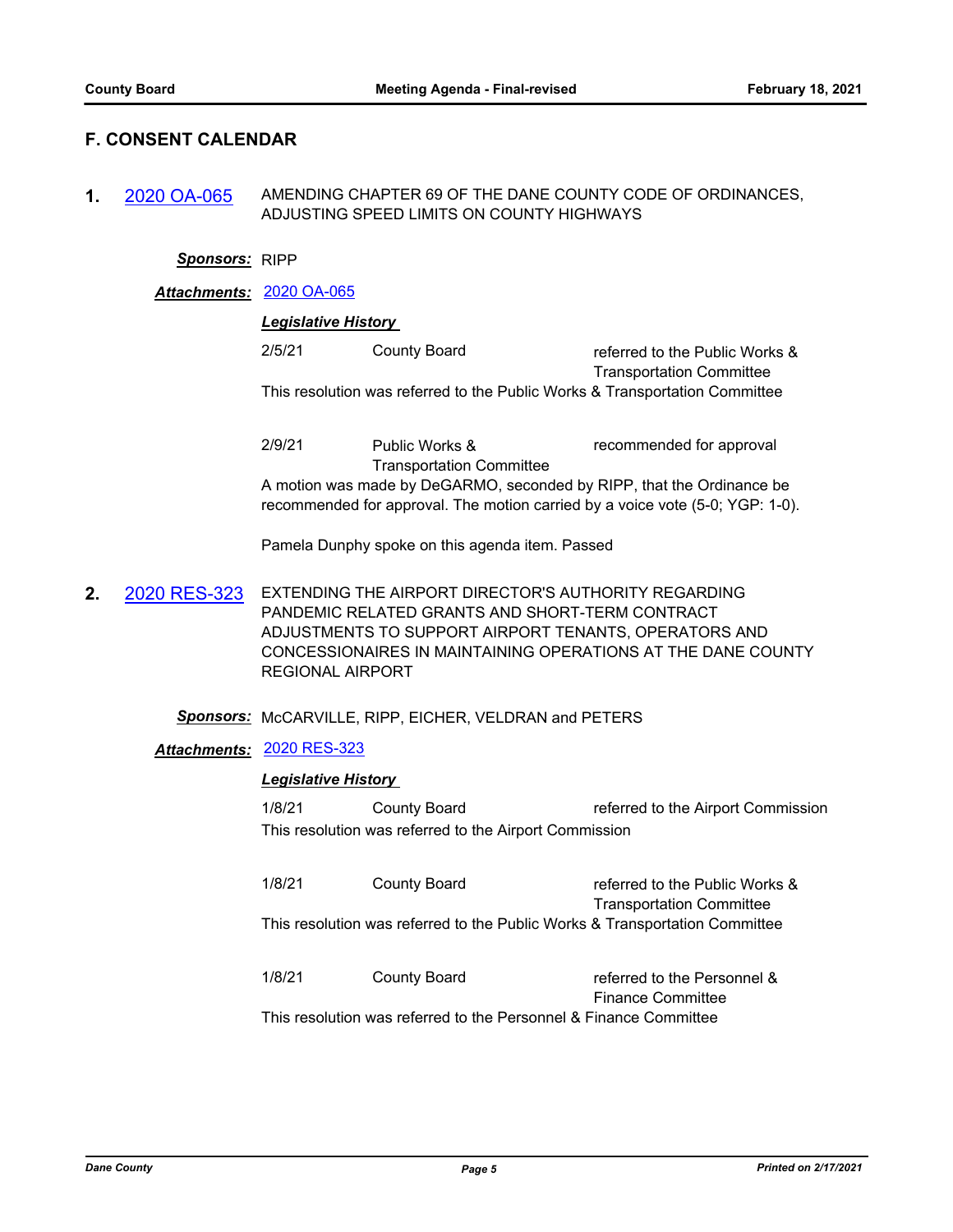1/12/21 Public Works & Transportation Committee recommended for approval

A motion was made by DeGARMO, seconded by RIPP, that the Resolution be recommended for approval. The motion carried by a voice vote (5-0; YGP: 1-0).

Kimberly Jones spoke on this agenda item Passed

1/13/21 Airport Commission recommended for approval A motion to recommend RES-323 for approval was made by Supervisor McCARVILLE, seconded by Supervisor BOLLIG. The motion carried by a voice vote (6-0) Passed

2/8/21 Personnel & Finance **Committee** recommended for approval A motion was made by ERICKSON, seconded by AUDET, that the Resolution be recommended for approval. The motion carried by a voice vote 5-0 (YGP 1-0). Passed

## **G. MOTIONS FROM PREVIOUS MEETINGS**

*None*

# **H. REPORTS ON ZONING PETITIONS**

**1.** [11571](http://dane.legistar.com/gateway.aspx?m=l&id=/matter.aspx?key=17624) PETITION: REZONE 11571 APPLICANT: REISOP FARMS LLC LOCATION: SOUTH OF 5408 LANGER ROAD, SECTION 20, TOWN OF MEDINA CHANGE FROM: FP-35 Farmland Preservation District TO RR-4 Rural Residential District, FP-35 Farmland Preservation District TO RR-2 Rural Residential District REASON: creating 3 residential lots with a shared access

#### [11571 Ord Amend](http://dane.legistar.com/gateway.aspx?M=F&ID=74b801b5-9821-4315-9847-c98f1942347a.pdf) *Attachments:*

[11571 Staff Update](http://dane.legistar.com/gateway.aspx?M=F&ID=ba3c9462-c6bf-4413-be46-7d8e1cef5608.pdf)

[11571 Town.pdf](http://dane.legistar.com/gateway.aspx?M=F&ID=75afcfd1-e3d6-43a0-856e-806e34dcf9c7.pdf)

[11571 Density.pdf](http://dane.legistar.com/gateway.aspx?M=F&ID=263db0ac-b640-4926-9a80-85d01ffe7d27.pdf)

[11571 Map](http://dane.legistar.com/gateway.aspx?M=F&ID=69175183-9679-49de-bf74-d33895a26c1f.pdf)

[11571 APP](http://dane.legistar.com/gateway.aspx?M=F&ID=d504eab8-8000-45bd-ad22-70cef4dee00c.pdf)

[Medina Animal Unit Restrictions](http://dane.legistar.com/gateway.aspx?M=F&ID=df3e0c1e-8ec1-4ef5-9b6f-0adf4c06b986.pdf)

#### *Legislative History*

7/28/20 Zoning & Land Regulation **Committee** postponed to the Zoning & Land Regulation Committee A motion was made by Kiefer, seconded by Doolan, to postpone action on the petition due to public opposition. The motion carried, 5-0. Passed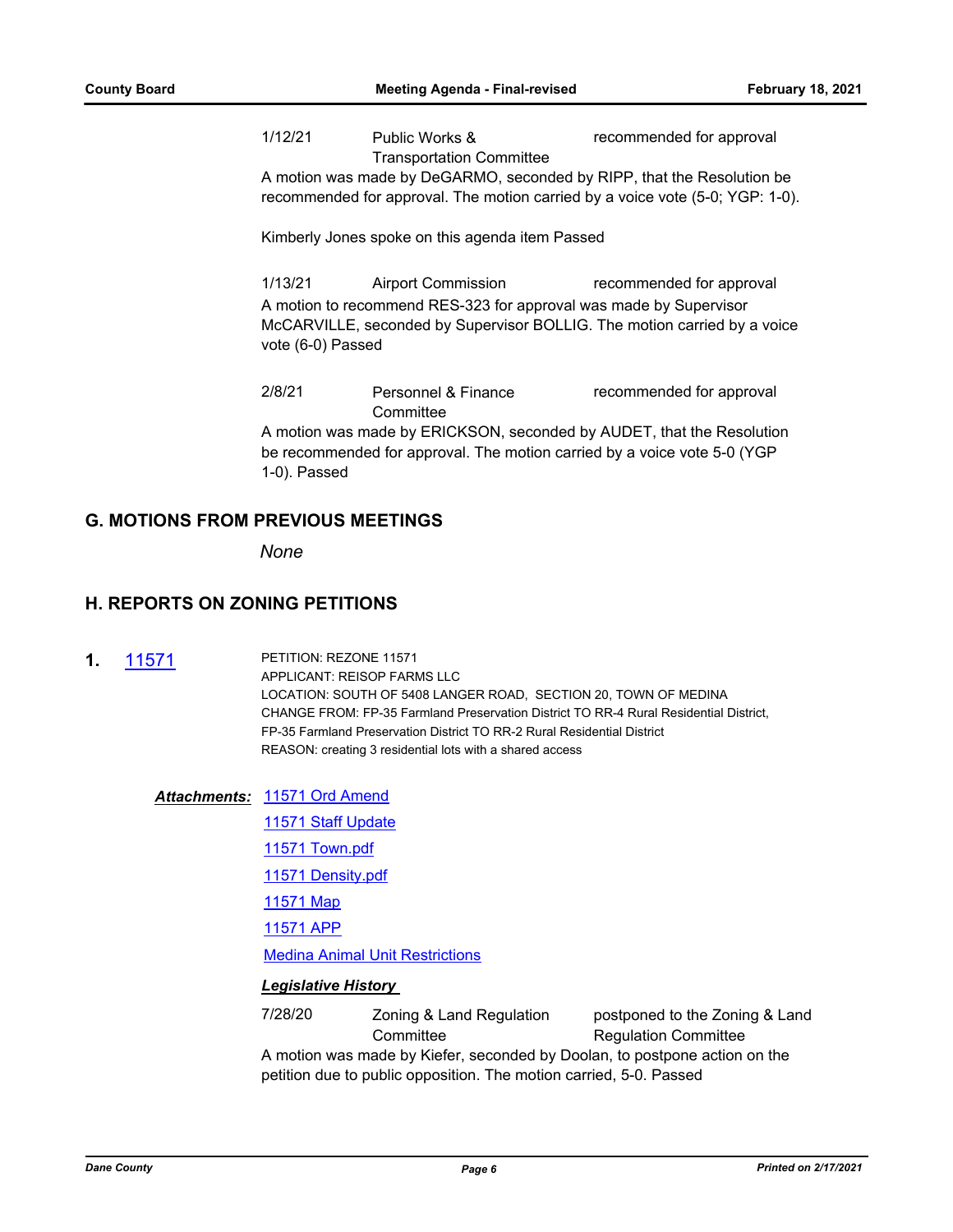2/9/21 Zoning & Land Regulation **Committee** recommended for approval

A motion was made by Peters, seconded by Doolan, to recommend approval of the zoning petition with the following conditions. The motion carried, 5-0.

1. A deed restriction shall be recorded on the properties to reflect the Town of Medina's animal restrictions.

2. The shared driveway easement shall be shown on the final Certified Survey Map.

3. The approximate location of 100 year floodplain boundary shall be shown on the final Certified Survey Map. All structural development shall occur outside of the environmentally sensitive area.

4. Applicant shall record a shared driveway easement agreement meeting the standards required under section 75.19(8) of the county land division ordinance. Passed

**2.** [11621](http://dane.legistar.com/gateway.aspx?m=l&id=/matter.aspx?key=18543) PETITION: REZONE 11621 APPLICANT: 4 D FARMS LLC LOCATION: 5379 COUNTY HWY V, SECTION 22, TOWN OF VIENNA CHANGE FROM: RM-16 Rural Mixed-Use District TO TFR-08 Two Family Residential District REASON: separating existing residence (duplex) from the farmland

> [11621 Ord Amend](http://dane.legistar.com/gateway.aspx?M=F&ID=1071cd96-fdd5-4676-bd86-6587e0e03b7a.pdf) *Attachments:* [11621 Staff update memo 2\\_2\\_2021](http://dane.legistar.com/gateway.aspx?M=F&ID=d50a8f92-7ffc-41a7-9903-d9f479748cde.pdf) [11621 Staff Report](http://dane.legistar.com/gateway.aspx?M=F&ID=0851f488-65c7-4e05-8f1c-2c791b62df54.pdf) [11621 Town](http://dane.legistar.com/gateway.aspx?M=F&ID=b8f21797-807f-4047-a5b5-869368782d15.pdf) [11621 Density](http://dane.legistar.com/gateway.aspx?M=F&ID=dfd86334-f712-4e79-a604-3f6971b1e2f8.pdf) [11621 App.pdf](http://dane.legistar.com/gateway.aspx?M=F&ID=0bb02d85-2bc6-4481-96af-4db2b0ebb852.pdf)

[11621 Map.pdf](http://dane.legistar.com/gateway.aspx?M=F&ID=6e73a1a3-464b-41b2-8b66-86167876a563.pdf)

## *Legislative History*

12/22/20 Zoning & Land Regulation **Committee** postponed to the Zoning & Land Regulation Committee A motion was made by KIEFER, seconded by DOOLAN, to postpone the zoning petition due to public opposition. The motion carried by the following vote: 5-0. Passed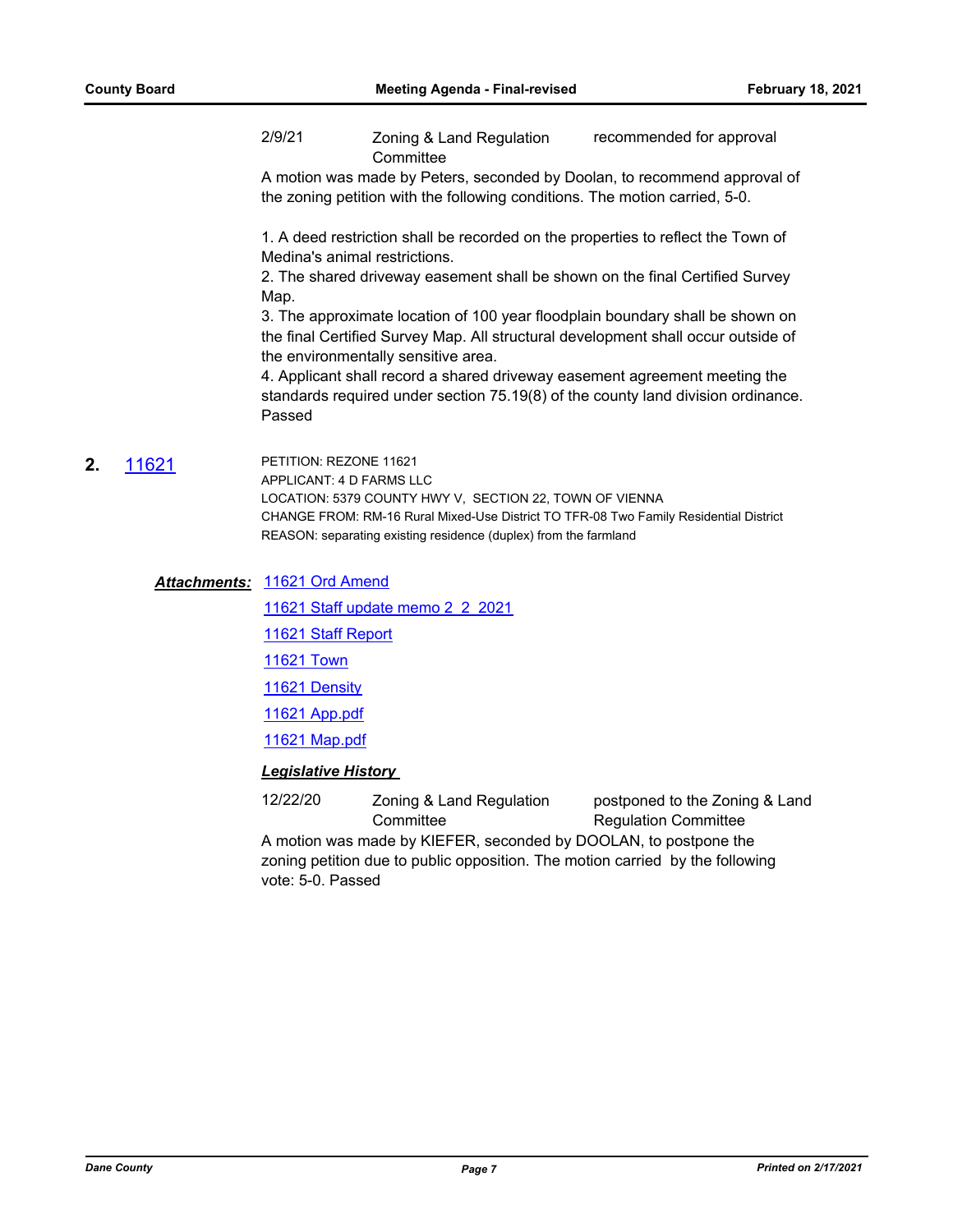2/9/21 Zoning & Land Regulation **Committee** recommended for approval

A motion was made by Kiefer, seconded by Peters, to recommend approval of the zoning petition subject to the following conditions. The motion carried, 5-0.

1. A deed restriction shall be recorded on parcels 0909-221-8560-4, 0909-154-9000-1, and 0909-154-8500-8 to prohibit further residential development on the remaining FP-35 Farmland Preservation zoned land. The housing density rights for the original farm have been exhausted.

2. A deed restriction shall be recorded on the proposed TFR-08 zoned lot prohibiting access to adjoining properties.

3. A note shall be added on the Certified Survey Map for the TFR-08 zoned lot, stating "This property is restricted from providing access to adjoining properties per Dane County Zoning Committee". Passed

**3.** [11634](http://dane.legistar.com/gateway.aspx?m=l&id=/matter.aspx?key=18865) PETITION: REZONE 11634 APPLICANT: KRANTZ REAL ESTATE LLC LOCATION: 2650 N NINE MOUND ROAD, SECTION 16, TOWN OF VERONA CHANGE FROM: LC Limited Commercial District TO GC General Commercial District REASON: changing zoning district to allow for an additional building to be constructed for an existing electrical contracting business

#### [11634 Ord Amend](http://dane.legistar.com/gateway.aspx?M=F&ID=b17ee738-b87f-45ff-b6ae-a34313a47c41.pdf) *Attachments:*

[11634 Staff Update.pdf](http://dane.legistar.com/gateway.aspx?M=F&ID=025755cd-7921-4262-88de-8a8fbecf4414.pdf)

[11634 Prelim Plans.pdf](http://dane.legistar.com/gateway.aspx?M=F&ID=b0d859cd-f4f2-49a7-bf6d-dabba0c96f27.pdf)

[11634 Town.pdf](http://dane.legistar.com/gateway.aspx?M=F&ID=6c84c76b-edb5-45ba-8693-51db38ffdab8.pdf)

[11634 Letters of opposition.pdf](http://dane.legistar.com/gateway.aspx?M=F&ID=10a406c3-563e-4a22-b5df-c199b5099076.pdf)

[11634 Map](http://dane.legistar.com/gateway.aspx?M=F&ID=8e6ad97d-6a7d-49de-abd9-01cda6819277.pdf)

[11634 APP.pdf](http://dane.legistar.com/gateway.aspx?M=F&ID=8418432e-192c-4603-aeaf-18750af8b409.pdf)

#### *Legislative History*

1/26/21 Zoning & Land Regulation **Committee** postponed to the Zoning & Land Regulation Committee A motion was made by KIEFER, seconded by SMITH, to postpone action due to public opposition. The motion carried by the following vote: 4-0. Passed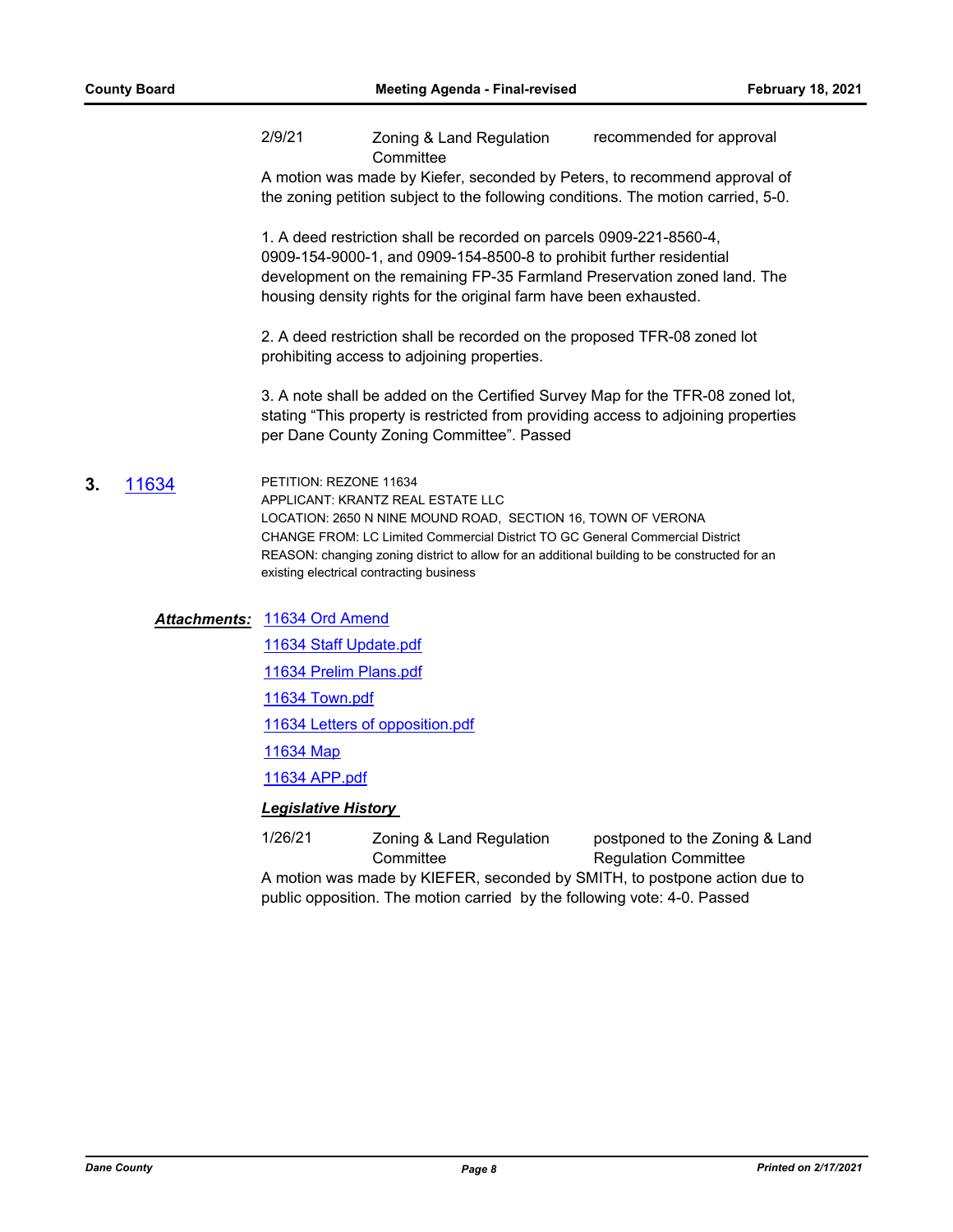2/9/21 Zoning & Land Regulation **Committee** recommended for approval

A motion was made by Peters, seconded by Smith, to recommend approval of the zoning petition with the following conditions. The motion carried, 5-0.

1. A deed restriction be recorded on the property to limit the land uses to an electrical/contractor business. The restriction shall limit a maximum of 20 vehicles being parked outside.

2. A site plan, landscaping plan, and lighting plan shall be approved by the Town Board prior to the issuance of a zoning permit for the proposed building. Passed

**4.** [11640](http://dane.legistar.com/gateway.aspx?m=l&id=/matter.aspx?key=18871) PETITION: REZONE 11640 APPLICANT: DANFORTH REV TR, MARILYN J LOCATION: 10317 COUNTY HIGHWAY Y, SECTION 28, TOWN OF MAZOMANIE CHANGE FROM: RR-4 Rural Residential District TO RR-2 Rural Residential District REASON: divide an existing residential lot into two lots

### [11640 Ord Amend](http://dane.legistar.com/gateway.aspx?M=F&ID=1476f2cd-be1b-47d3-8146-34900381c003.pdf) *Attachments:*

[11640 Staff Update.pdf](http://dane.legistar.com/gateway.aspx?M=F&ID=586b510f-30e6-482a-9265-1abb68668c2a.pdf)

[11640 Feb 3rd Inspection Report.pdf](http://dane.legistar.com/gateway.aspx?M=F&ID=6b9f9f3b-27bb-4c91-ac15-610aabe51aad.pdf)

[11640 Town](http://dane.legistar.com/gateway.aspx?M=F&ID=416e4610-847a-404f-86ad-7f705d96d9ea.pdf)

[Notice of Violation - 10317 CTH Y.pdf](http://dane.legistar.com/gateway.aspx?M=F&ID=5f2c5e1d-822e-4af6-a10e-c2e69f0c62db.pdf)

[11640 Map](http://dane.legistar.com/gateway.aspx?M=F&ID=807bf968-c364-4a21-bd05-dcc08b313023.pdf)

[11640 APP](http://dane.legistar.com/gateway.aspx?M=F&ID=642498da-7d1e-4721-820a-77e573a0439e.pdf)

## *Legislative History*

1/26/21 Zoning & Land Regulation **Committee** postponed to the Zoning & Land Regulation Committee A motion was made by PETERS, seconded by SMITH, postpone action until February 9th due to pending zoning violation. The motion carried by the following vote: 4-0. Passed

2/9/21 Zoning & Land Regulation **Committee** recommended for approval

A motion was made by Doolan, seconded by Peters, to recommend approval of the zoning petition. The motion carried, 5-0. Passed

## **I. ORDINANCES**

*See Sections F and M*

## **J. AWARD OF CONTRACTS**

*See Section M*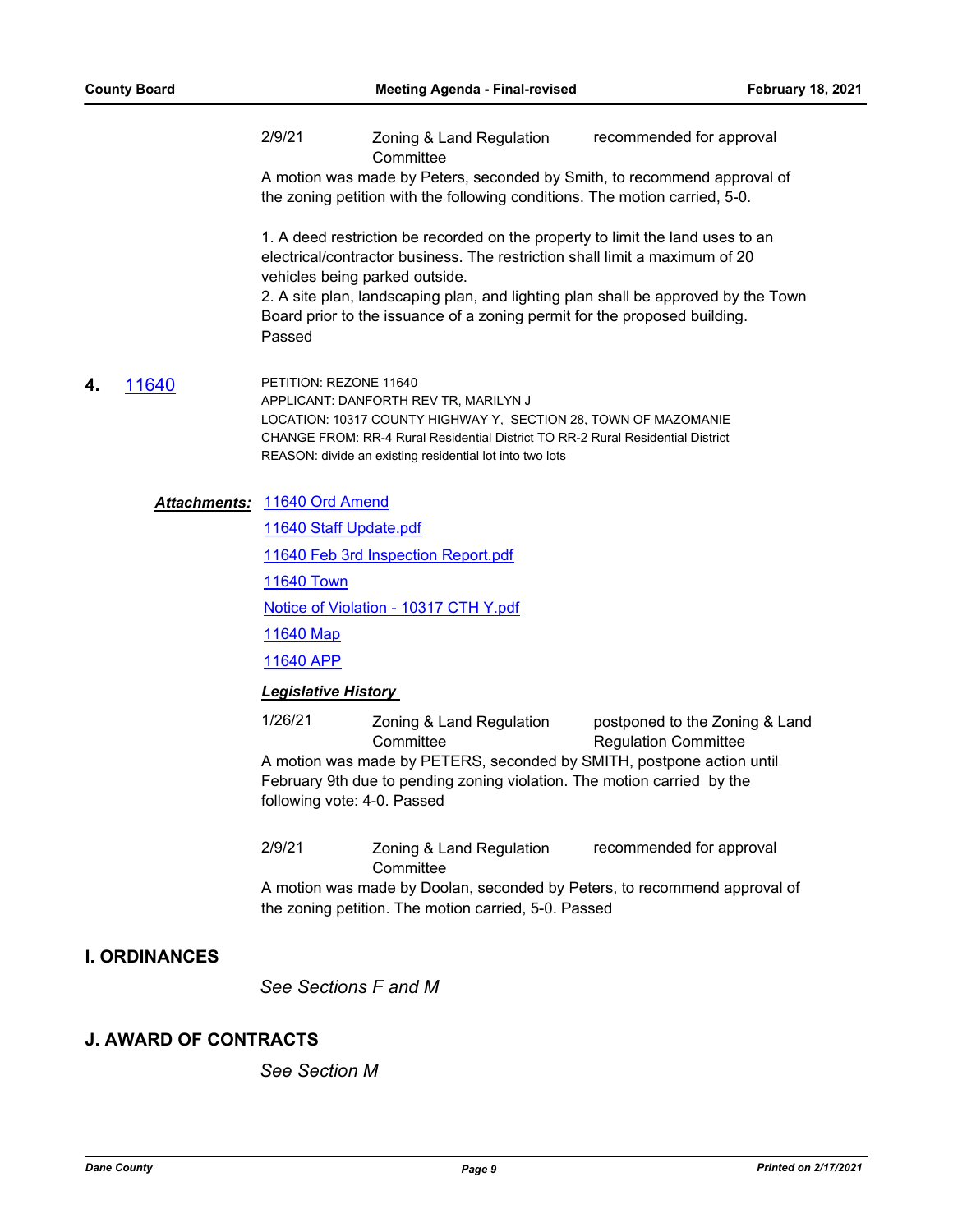# **K. RESOLUTIONS**

*See Sections F, L, and M*

# **L. APPOINTMENTS**

**1.** [2020 RES-376](http://dane.legistar.com/gateway.aspx?m=l&id=/matter.aspx?key=19354) COUNTY EXECUTIVE APPOINTMENTS

## *Sponsors:* EICHER

## *Attachments:* [2020 RES-376](http://dane.legistar.com/gateway.aspx?M=F&ID=87a84ee1-86fd-40c7-a555-464adaf36193.pdf)

*Pending Executive Committee Action on 2/18/2021 Legislative History* 

| 2/5/21 | County Board                                            | referred to the Executive |
|--------|---------------------------------------------------------|---------------------------|
|        |                                                         | Committee                 |
|        | This resolution was referred to the Executive Committee |                           |

# **M. ITEMS REQUIRING A TWO-THIRDS MAJORITY FOR PASSAGE**

**1.** [2020 OA-034](http://dane.legistar.com/gateway.aspx?m=l&id=/matter.aspx?key=18724) AMENDING CHAPTER 12 OF THE DANE COUNTY CODE OF ORDINANCES, REGARDING ZONING FEES

## *Sponsors:* BOLLIG

## [2020 OA-034](http://dane.legistar.com/gateway.aspx?M=F&ID=ea112906-881c-4090-8393-69f22b3eb7e7.pdf) *Attachments:*

[2020 OA-034 FISCAL NOTE](http://dane.legistar.com/gateway.aspx?M=F&ID=8a0409d7-6de9-4139-a559-c4e55a8f5532.pdf)

[Sub 1 \\_\\_\\_\\_ to 2020 OA-34 \(Proposed ZLR\)](http://dane.legistar.com/gateway.aspx?M=F&ID=21036689-b083-4447-b5dd-968248b6806c.pdf)

## *Legislative History*

| 11/20/20                                                                                                                                                    | <b>County Board</b>                                                    | referred to the Zoning & Land<br><b>Regulation Committee</b> |
|-------------------------------------------------------------------------------------------------------------------------------------------------------------|------------------------------------------------------------------------|--------------------------------------------------------------|
|                                                                                                                                                             | This resolution was referred to the Zoning & Land Regulation Committee |                                                              |
| 11/20/20                                                                                                                                                    | County Board                                                           | referred to the Personnel &<br><b>Finance Committee</b>      |
| This resolution was referred to the Personnel & Finance Committee                                                                                           |                                                                        |                                                              |
| 12/22/20                                                                                                                                                    | Zoning & Land Regulation<br>Committee                                  | recommended for approval                                     |
| A motion was made by KIEFER, seconded by SMITH, that the Ordinance be<br>recommended for approval. The motion carried by the following vote: 5-0.<br>Passed |                                                                        |                                                              |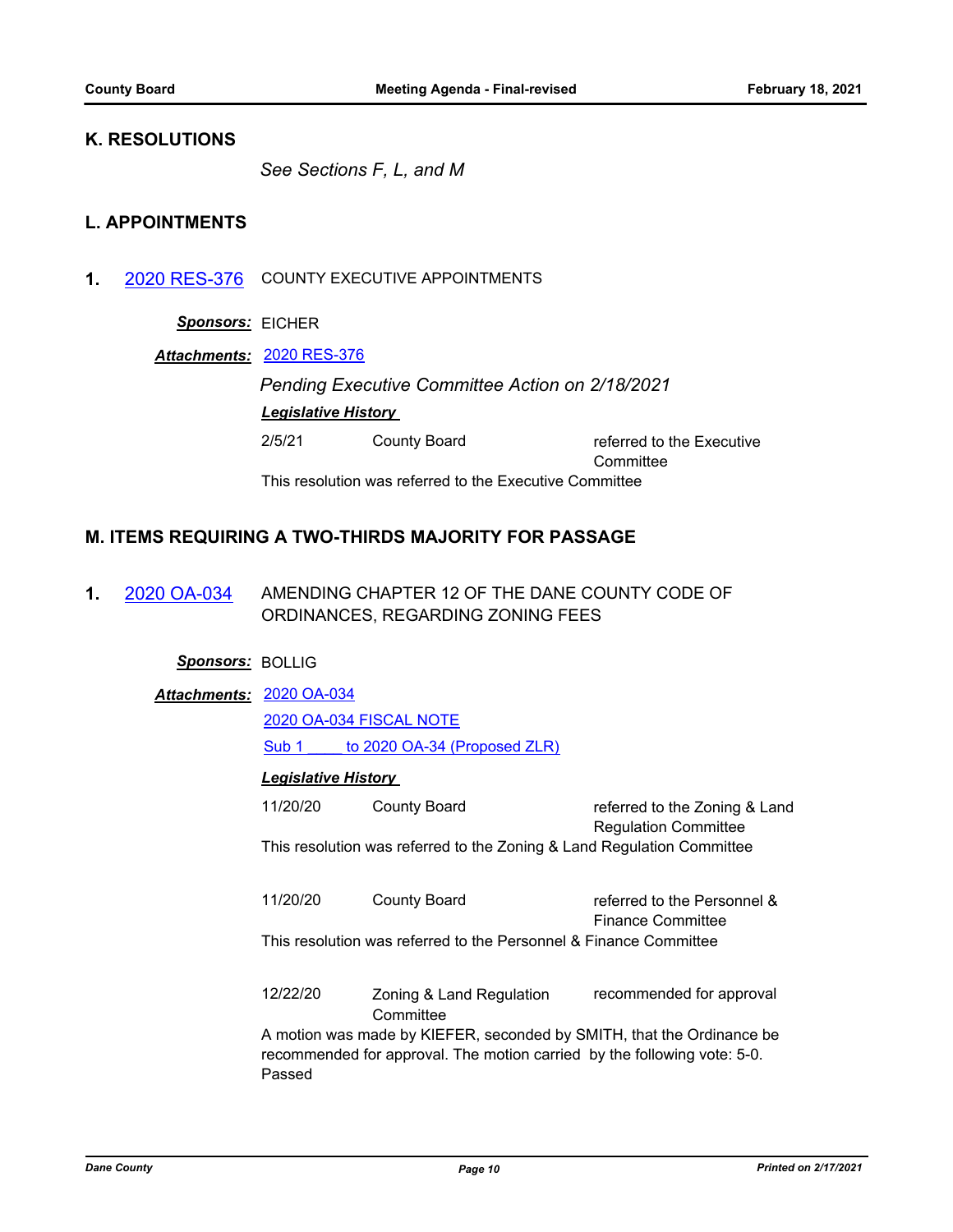|    |              | 1/4/21                                                | Personnel & Finance<br>Committee                                                                                                                                                                                                 | recommended for approval                                                     |
|----|--------------|-------------------------------------------------------|----------------------------------------------------------------------------------------------------------------------------------------------------------------------------------------------------------------------------------|------------------------------------------------------------------------------|
|    |              | 7-0 (YGP 1-0). Passed                                 | A motion was made by CHENOWETH, seconded by ERICKSON, that the<br>Ordinance be recommended for approval. The motion carried by a voice vote                                                                                      |                                                                              |
|    |              | 1/7/21                                                | <b>County Board</b>                                                                                                                                                                                                              | re-referred to the Zoning & Land<br><b>Regulation Committee</b>              |
|    |              |                                                       | A motion was made by BOLLIG, seconded by PETERS, that the Ordinance be<br>re-referred. to the Zoning & Land Regulation Committee and the Personnel and<br>Finance Committee. The motion carried by a voice vote. Passed          |                                                                              |
|    |              | 1/14/21                                               | <b>County Board</b>                                                                                                                                                                                                              | re-referred to the Personnel &<br><b>Finance Committee</b>                   |
|    |              |                                                       | This resolution was re-referred to the Personnel & Finance Committee                                                                                                                                                             |                                                                              |
|    |              | 1/26/21                                               | Zoning & Land Regulation<br>Committee                                                                                                                                                                                            | recommended for approval                                                     |
|    |              |                                                       | A motion was made by KIEFER, seconded by PETERS, that the Sub 1 to<br>Ordinance Amendment 2020 OA-034 be recommended for approval. The<br>motion carried by the following vote: 4-0 Passed                                       |                                                                              |
|    |              | 2/8/21                                                | Personnel & Finance<br>Committee<br>A motion was made by ERICKSON, seconded by AUDET, that the Ordinance<br>be Sub. 1 to the resolution be recommended for approval. The motion carried<br>by a voice vote 5-0 (YGP 1-0). Passed | Sub. 1 to the resolution be<br>recommended for approval                      |
| 2. | 2020 RES-346 |                                                       | ACCEPTANCE OF A 2021 CLEAN BOATS CLEAN WATERS GRANT FROM<br>THE WI DEPARTMENT OF NATURAL RESOURCES                                                                                                                               |                                                                              |
|    |              | <b>STUBBS</b>                                         | Sponsors: RITT, CHAWLA, DOOLAN, HATCHER, JOERS, RATCLIFF, RIPP and                                                                                                                                                               |                                                                              |
|    |              | Attachments: 2020 RES-346<br>2020 RES-346 Fiscal Note |                                                                                                                                                                                                                                  |                                                                              |
|    |              | <b>Legislative History</b>                            |                                                                                                                                                                                                                                  |                                                                              |
|    |              | 1/22/21                                               | <b>County Board</b>                                                                                                                                                                                                              | referred to the Environment,<br>Agriculture & Natural Resources<br>Committee |
|    |              | <b>Resources Committee</b>                            | This resolution was referred to the Environment, Agriculture & Natural                                                                                                                                                           |                                                                              |
|    |              |                                                       |                                                                                                                                                                                                                                  |                                                                              |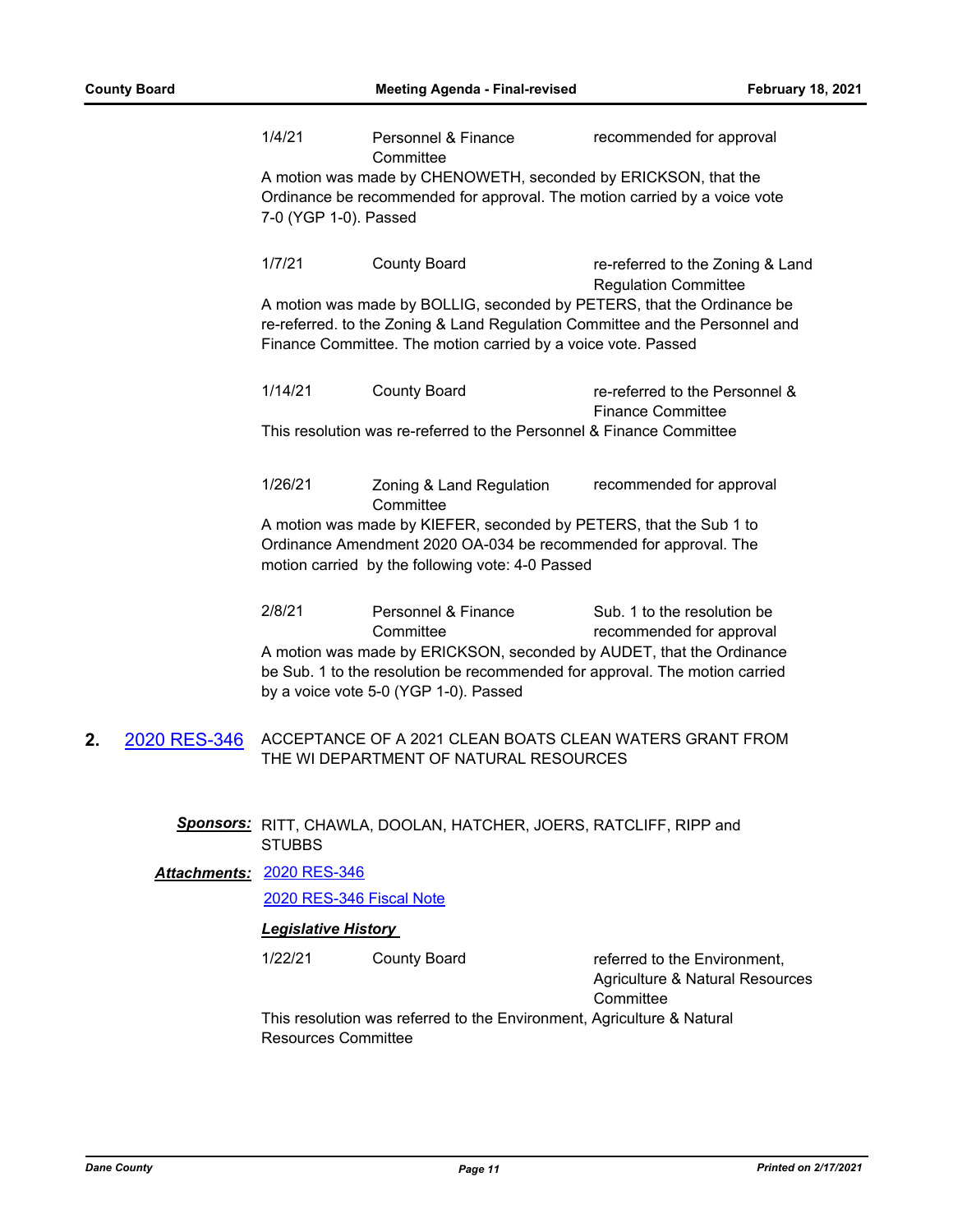1/22/21 County Board referred to the Personnel & Finance Committee This resolution was referred to the Personnel & Finance Committee

#### 1/28/21 Environment, Agriculture & Natural Resources **Committee** recommended for approval

A motion was made by LEVIN, seconded by HATCHER, that the Resolution Requiring 2/3rds Vote be recommended for approval. The motion carried by a voice vote: 5/0, YGP: 1/0 Passed

2/8/21 Personnel & Finance **Committee** recommended for approval

A motion was made by ERICKSON, seconded by AUDET, that the Resolution Requiring 2/3rds Vote be recommended for approval. The motion carried by a voice vote 5-0 (YGP 1-0). Passed

**3.** [2020 RES-347](http://dane.legistar.com/gateway.aspx?m=l&id=/matter.aspx?key=19232) AUTHORIZING DONATION OF FUNDS FOR AN ACCESSIBLE KAYAK LANDING

### *Sponsors:* RIPP, CHAWLA, DOOLAN, HATCHER, JOERS, STUBBS and RITT

## [2020 RES-347](http://dane.legistar.com/gateway.aspx?M=F&ID=c55d3d50-ecc6-4819-a71d-5fea71fac386.pdf) *Attachments:*

[2020 RES-347 Fiscal Note](http://dane.legistar.com/gateway.aspx?M=F&ID=1518fc7b-a1d4-4f36-985d-15768e2edbb1.pdf)

## *Legislative History*

1/22/21 County Board referred to the Park Commission This resolution was referred to the Park Commission

1/22/21 County Board referred to the Environment, Agriculture & Natural Resources **Committee** This resolution was referred to the Environment, Agriculture & Natural Resources Committee

1/22/21 County Board referred to the Personnel & Finance Committee This resolution was referred to the Personnel & Finance Committee

1/27/21 Park Commission recommended for approval A motion was made by BOGUE, seconded by BROUWER, that the Resolution Requiring 2/3rds Vote be recommended for approval. The motion carried by a voice vote: 6/0, YGP: 1/0 Passed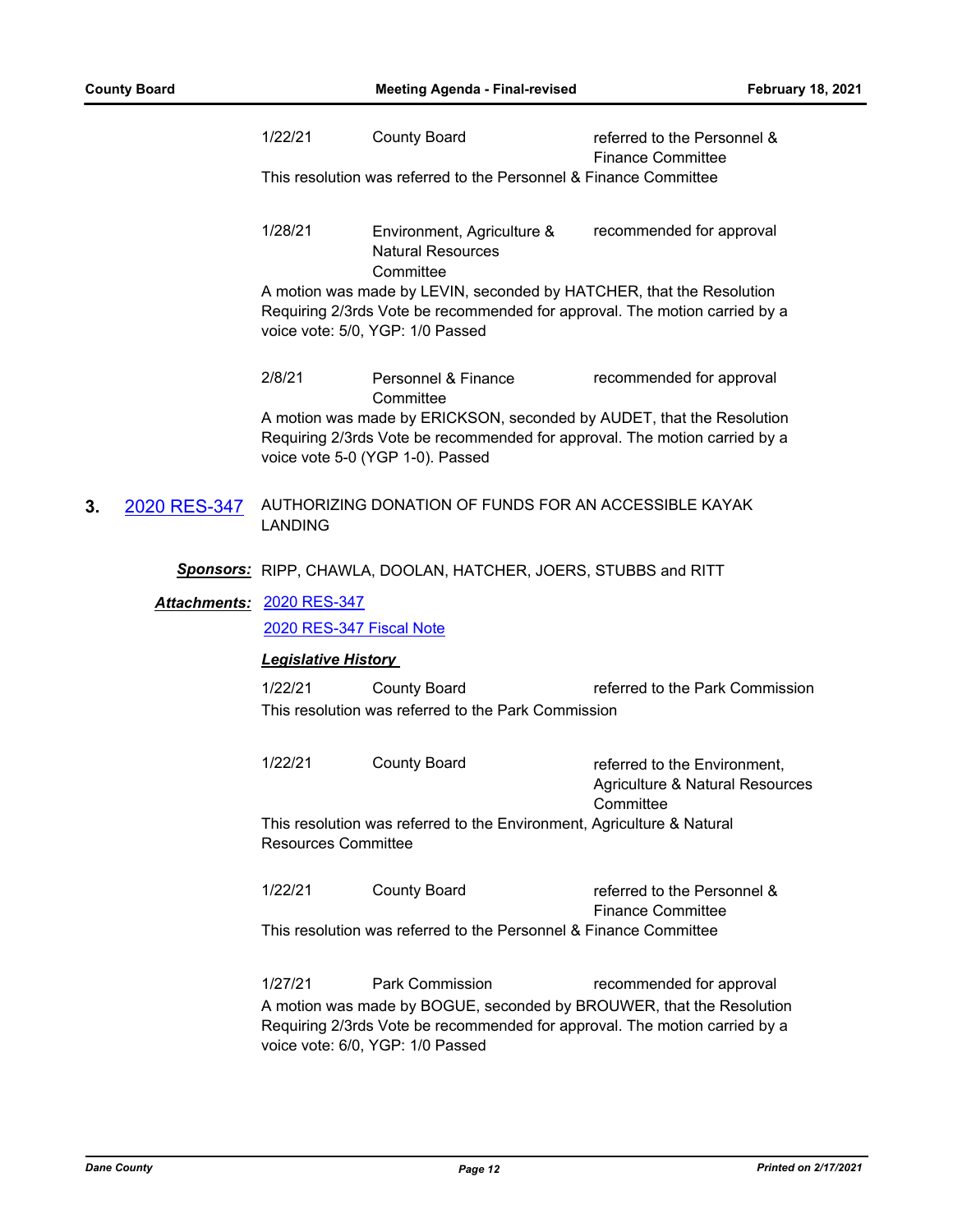1/28/21 Environment, Agriculture & Natural Resources **Committee** recommended for approval A motion was made by LEVIN, seconded by CHAWLA, that the Resolution

Requiring 2/3rds Vote be recommended for approval. The motion carried by a voice vote: 5/0, YGP: 1/0 Passed

2/8/21 Personnel & Finance **Committee** recommended for approval

A motion was made by ERICKSON, seconded by AUDET, that the Resolution Requiring 2/3rds Vote be recommended for approval. The motion carried by a voice vote 5-0 (YGP 1-0).. Passed

**4.** [2020 RES-348](http://dane.legistar.com/gateway.aspx?m=l&id=/matter.aspx?key=19233) AUTHORIZATION TO AMEND THE 2021 BUDGET FOR PARKS LAND MANAGEMENT

## *Sponsors:* RIPP, CHAWLA, DOOLAN, STUBBS and RITT

## [2020 RES-348](http://dane.legistar.com/gateway.aspx?M=F&ID=e68c2b34-50ac-4540-8ddc-33d91fa657ce.pdf) *Attachments:*

### [2020 RES-348 Fiscal Note](http://dane.legistar.com/gateway.aspx?M=F&ID=8d32ee36-120d-4fbf-918c-c92ecf35bb4a.pdf)

### *Legislative History*

1/22/21 County Board referred to the Park Commission This resolution was referred to the Park Commission

| 1/22/21                    | County Board | referred to the Environment,                                           |
|----------------------------|--------------|------------------------------------------------------------------------|
|                            |              | Agriculture & Natural Resources                                        |
|                            |              | Committee                                                              |
| <b>Resources Committee</b> |              | This resolution was referred to the Environment, Agriculture & Natural |
|                            |              |                                                                        |

1/22/21 County Board referred to the Personnel & Finance Committee This resolution was referred to the Personnel & Finance Committee

1/27/21 Park Commission recommended for approval A motion was made by EICHER, seconded by BROUWER, that the Resolution Requiring 2/3rds Vote be recommended for approval. The motion carried by a voice vote: 7/0, YGP: 1/0 Passed

1/28/21 Environment, Agriculture & Natural Resources **Committee** recommended for approval

A motion was made by LEVIN, seconded by CHAWLA, that the Resolution Requiring 2/3rds Vote be recommended for approval. The motion carried by a voice vote: 5/0, YGP: 1/0 Passed